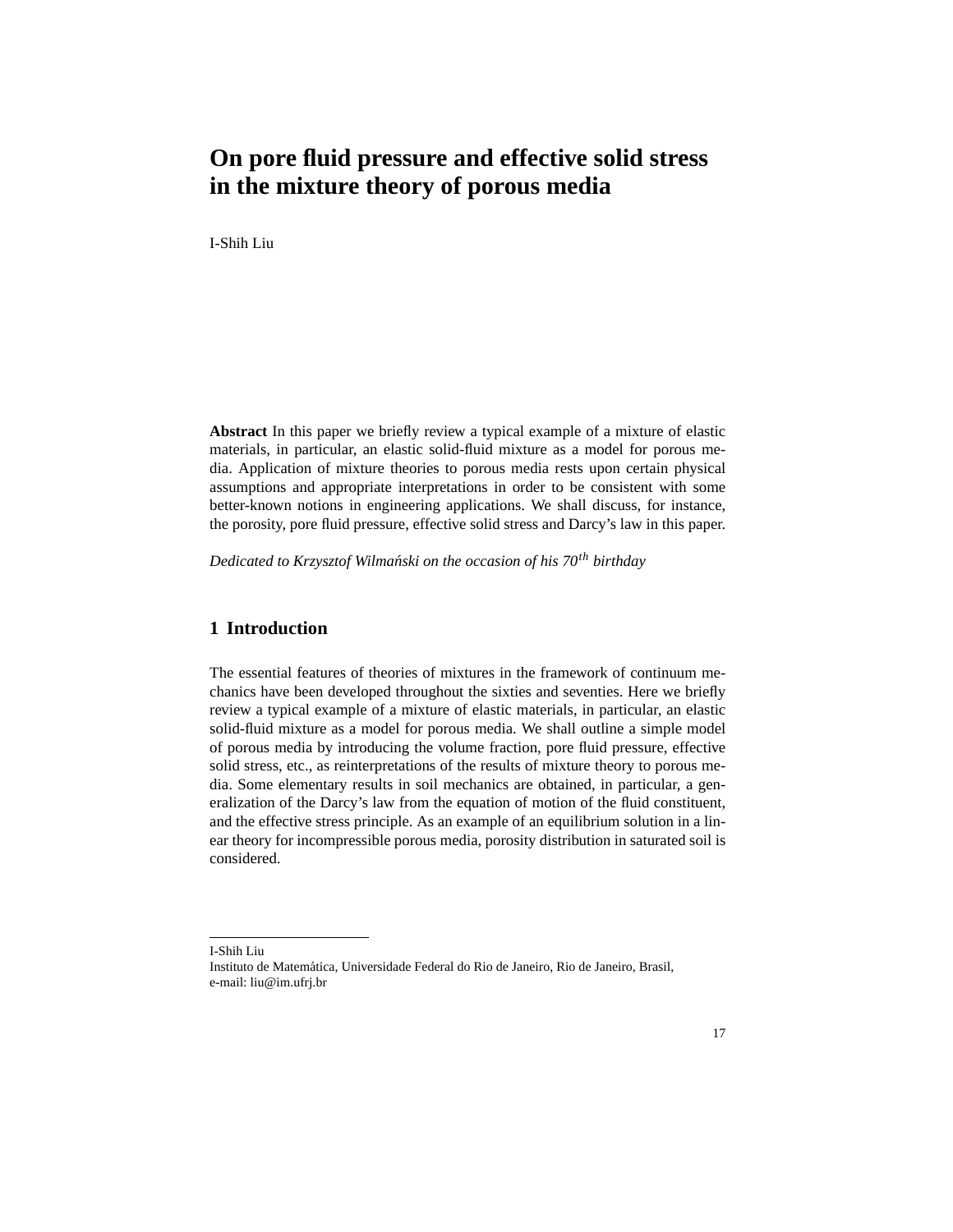18 I-Shih Liu

# **2 Mixture of elastic materials**

For a mixture of *N* constituents, we introduce the following quantities for the constituent  $\alpha \in N$  and the mixture:

- $\rho_{\alpha}$  partial mass density of constituent  $\alpha$ .
- **v** $\alpha$  partial velocity of constituent  $\alpha$ .
- *T*<sub>α</sub> partial stress tensor of constituent  $\alpha$ .<br>**b**<sub>α</sub> external body force on constituent  $\alpha$ .
- **b**<sub>α</sub> external body force on constituent  $\alpha$ .<br> **m**<sub>α</sub> interaction force on constituent  $\alpha$ .
- interaction force on constituent  $\alpha$ .
- $\rho$  mass density of mixture.
- **v** velocity of mixture.
- *T* stress tensor of mixture.
- $\epsilon$  internal energy density of mixture.
- **q** energy flux of mixture.
- *r* energy supply of mixture.

Following the pioneering work of Truesdell ([5], see also [6]), the basic laws of a non-reacting mixture are given by the following balance equations for mass and linear momentum for each constituent:

$$
\frac{\partial \rho_{\alpha}}{\partial t} + \text{div}(\rho_{\alpha} \mathbf{v}_{\alpha}) = 0, \n\frac{\partial \rho_{\alpha} \mathbf{v}_{\alpha}}{\partial t} + \text{div}(\rho_{\alpha} \mathbf{v}_{\alpha} \otimes \mathbf{v}_{\alpha} - T_{\alpha}) = \rho_{\alpha} \mathbf{b}_{\alpha} + \mathbf{m}_{\alpha}.
$$
\n(1)

and for the mixture as a whole, by defining

$$
\rho = \sum_{\alpha} \rho_{\alpha}, \quad \mathbf{v} = \sum_{\alpha} \frac{\rho_{\alpha}}{\rho} \mathbf{v}_{\alpha}, \quad \mathbf{b} = \sum_{\alpha} \frac{\rho_{\alpha}}{\rho} \mathbf{b}_{\alpha},
$$

and

$$
T=\sum_{\alpha}(T_{\alpha}-\rho_{\alpha}\mathbf{u}_{\alpha}\otimes\mathbf{u}_{\alpha}),
$$

where

$$
u_\alpha = v_\alpha - v
$$

is the diffusion velocity of constituent  $\alpha$ , and by requiring

$$
\sum_{\alpha} \mathbf{m}_{\alpha} = 0,
$$

we obtain

$$
\frac{\partial \rho}{\partial t} + \text{div}(\rho \mathbf{v}) = 0,
$$
  
\n
$$
\frac{\partial \rho \mathbf{v}}{\partial t} + \text{div}(\rho \mathbf{v} \otimes \mathbf{v} - T) = \rho \mathbf{b}.
$$
\n(2)

which together with the energy equation,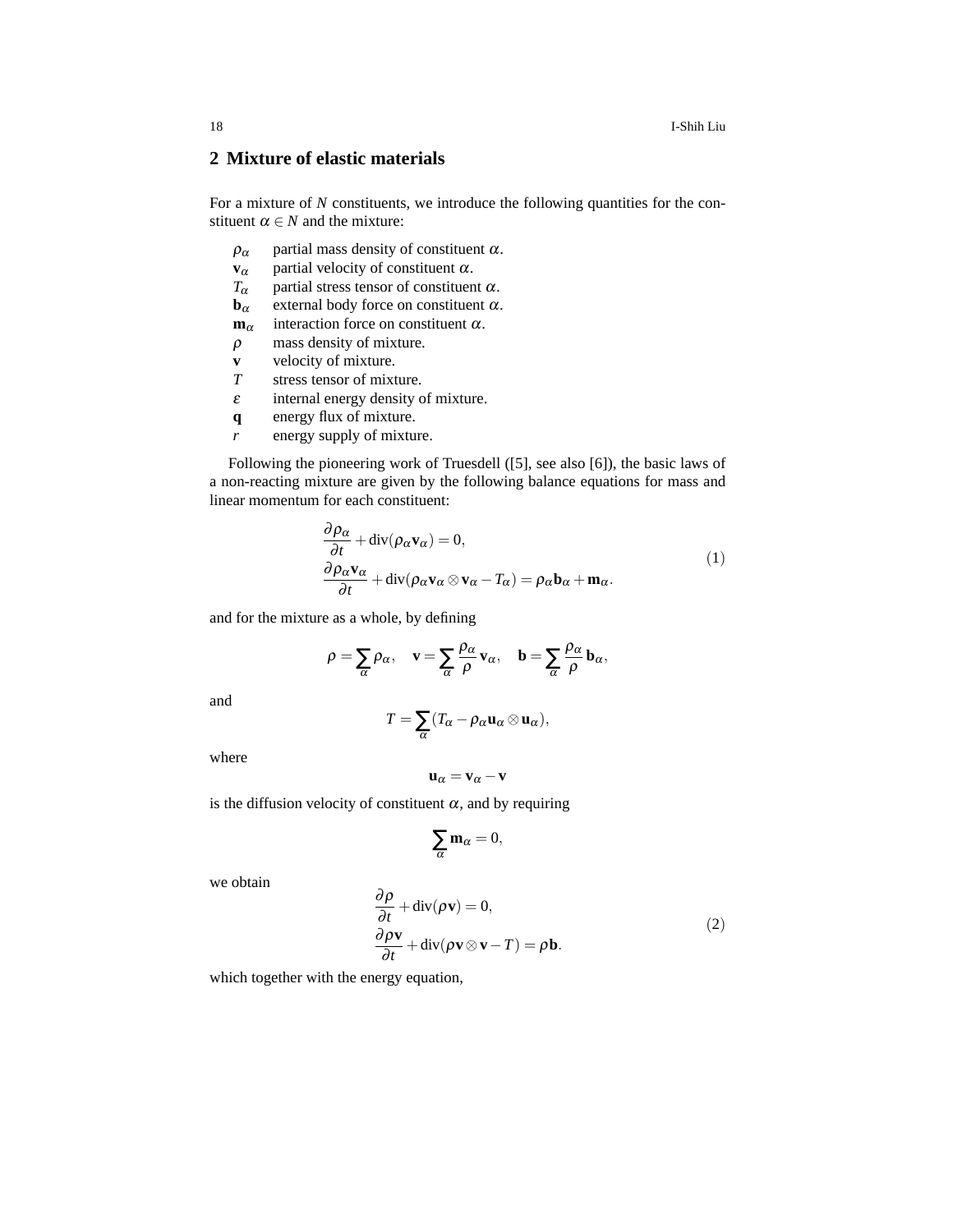$$
\frac{\partial \rho \varepsilon}{\partial t} + \text{div}(\rho \varepsilon \mathbf{v} + \mathbf{q}) - \text{tr}(T \text{grad } \mathbf{v}) = \rho r.
$$
 (3)

constitute the basic balance laws of the mixture as a single body.

We consider a mixture of elastic materials characterized by the constitutive equation of the form:

$$
f = \mathscr{F}(\theta, \text{grad}\,\theta, F_{\alpha}, \text{grad}\,F_{\alpha}, \mathbf{v}_{\alpha}),
$$

where  $\theta$  is the temperature,  $F_{\alpha}$  is the deformation gradient of the constituent  $\alpha$ relative to a reference configuration, and

$$
f = \{T_{\alpha}, \varepsilon, \mathbf{q}, \mathbf{m}_{\alpha}\}\
$$

are the constitutive quantities for the basic field variables  $\{\rho_\alpha, \mathbf{v}_\alpha, \theta\}$  with governing equations consisting of (1) and (3). Constitutive theory of such a mixture has been considered by Bowen [1] in which consequences of the entropy principle have been obtained based on the entropy inequality of the form:

$$
\frac{\partial \rho \eta}{\partial t} + \text{div}(\rho \eta \mathbf{v} + \boldsymbol{\Phi}) - \rho s \ge 0,
$$
\n(4)

where  $\eta$  is the entropy density of the mixture. The entropy flux and the entropy supply density are given by

$$
\Phi = \frac{1}{\theta} \left( \mathbf{q} - \sum_{\alpha} (\rho_{\alpha} (\psi_{\alpha} + \frac{1}{2} \mathbf{u}_{\alpha}^{2}) I - T_{\alpha}^{T}) \mathbf{u}_{\alpha} \right),
$$
  

$$
s = \frac{1}{\theta} \left( r - \frac{1}{\rho} \sum_{\alpha} \rho_{\alpha} \mathbf{u}_{\alpha} \cdot \mathbf{b}_{\alpha} \right),
$$
 (5)

where  $\psi_{\alpha}$  is the free energy density of the constituent  $\alpha$ , and for the mixture we define

$$
\psi = \frac{1}{\rho} \sum_{\alpha} \rho_{\alpha} \psi_{\alpha},
$$

and *I* is the identity tensor.

## *Remark*

The specific form of the relations (5) can be derived provided that the Clausius-Duhem assumptions on the entropy flux and the entropy supply are valid for each constituent. However, only the entropy production of the mixture as a whole is postulated to be non-negative. It has been shown that such assumptions are appropriate (but not necessarily general enough) to account for the behavior of a mixture within the framework of continuum mechanics. On the other hand, the very expressions in (5) show that the Clausius-Duhem assumptions  $\Phi = q/\theta$  and  $s = r/\theta$  are not general enough to account for material bodies in general.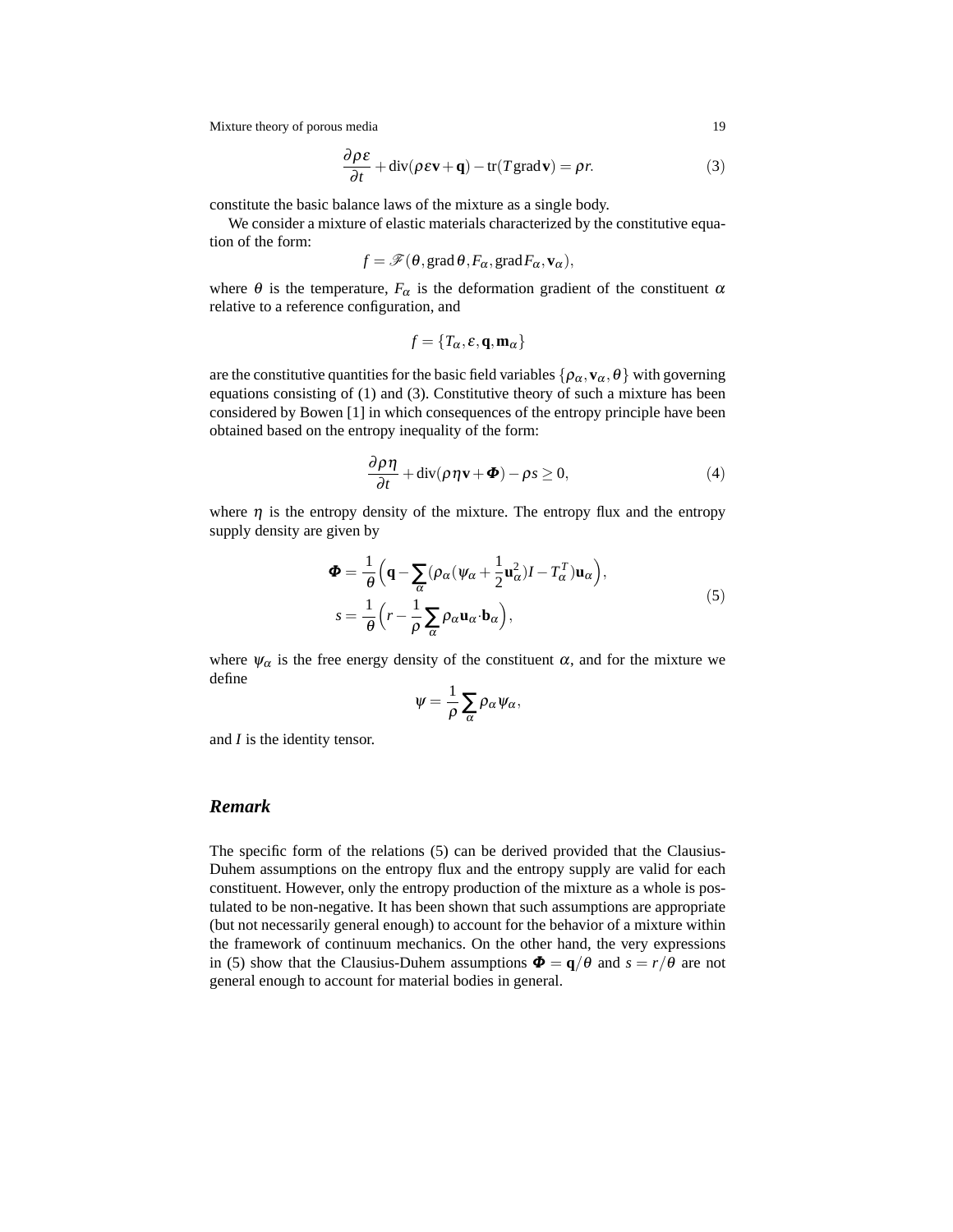20 I-Shih Liu

## *2.1 Summary of results for elastic solid-fluid mixtures*

For a mixture of a solid (with subindex s) and a fluid (with subindex f), the constitutive equations take the form:

$$
f = \mathscr{F}(\theta, \text{grad}\,\theta, \rho_f, F_s, \text{grad}\,\rho_f, \text{grad}\,F_s, V),
$$

where  $V = v_f - v_s$  is the relative velocity of the fluid through the solid.

We shall summarize the constitutive results from thermodynamic considerations obtained by Bowen ([1], see also [6] Appendix 5A) in the case of an elastic solidfluid mixture:

$$
\Psi = \Psi(\theta, \rho_{f}, F_{s}),
$$
  
\n
$$
T_{f} = \rho_{f} \psi_{f} I - \frac{\partial \rho \psi}{\partial \rho_{f}} \rho_{f} I + \rho_{f} \frac{\partial \psi_{f}}{\partial V} \otimes V,
$$
  
\n
$$
T_{s} = \rho_{s} \psi_{s} I + \frac{\partial \rho \psi}{\partial F_{s}} F_{s}^{T} + \rho_{s} \frac{\partial \psi_{s}}{\partial V} \otimes V.
$$
\n(6)

Since there are only two constituents, we have  $\mathbf{m}_f + \mathbf{m}_s = 0$  and we shall write  $\mathbf{m} = \mathbf{m}_{\text{f}} = -\mathbf{m}_{\text{s}}$ . Moreover, we have

$$
\begin{aligned} \n\psi_{\rm f}^{0} &= \widehat{\psi}_{\rm f}(\theta, \rho_{\rm f}, F_{\rm s}), \\ \n\psi_{\rm s}^{0} &= \widehat{\psi}_{\rm s}(\theta, \rho_{\rm f}, F_{\rm s}), \\ \n\mathbf{m}^{0} &= \frac{\partial \rho_{\rm s} \widehat{\psi}_{\rm s}}{\partial \rho_{\rm f}} \text{grad} \rho_{\rm f} - \frac{\partial \rho_{\rm f} \widehat{\psi}_{\rm f}}{\partial F_{\rm s}} \text{[grad } F_{\rm s}], \n\end{aligned} \tag{7}
$$

where the superscript 0 indicates the value in equilibrium defined as processes for which grad  $\theta = 0$  and  $V = 0$ .

If we define the (equilibrium) chemical potential of the fluid and the (equilibrium) partial fluid pressure as

$$
\mu_{\rm f} = \frac{\partial \rho \psi}{\partial \rho_{\rm f}}, \qquad p_{\rm f} = \rho_{\rm f} (\mu_{\rm f} - \psi_{\rm f}^0), \qquad (8)
$$

then we have

$$
T_{\rm f}^0 = -p_{\rm f}I,
$$

and the relation  $(7)_3$  can be written as

$$
\mathbf{m}^0 = \frac{p_f}{\rho_f} \text{grad}\,\rho_f - \rho_f (\text{grad}\,\widehat{\psi}_f)^0. \tag{9}
$$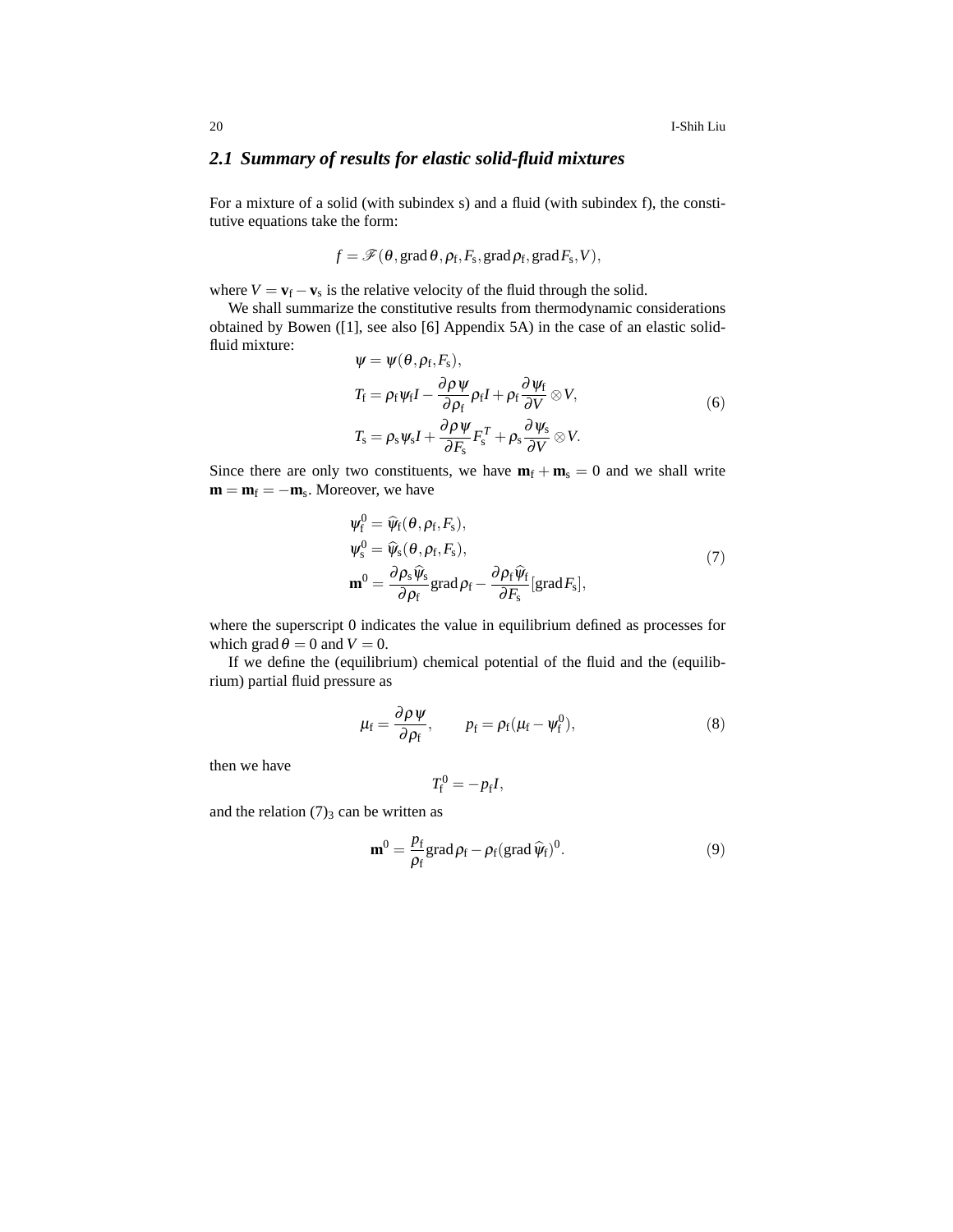## *2.2 Jump condition at fluid-permeable surface*

In [2] Liu considered an ideal fluid-permeable surface, i.e., a surface across which there is no jump of temperature and the solid constituent does not go through,

$$
[\theta]=0,\qquad {\bf v}_s={\bf u}^*,
$$

where [] denotes the jump across the surface and **u**<sup>\*</sup> is the surface velocity. It is proved that at such surfaces, the following jump condition holds,

$$
\left[\left[\mu_{\rm f} + \frac{1}{2}(\mathbf{v}_{\rm f} - \mathbf{u}^*)^2 - (\mathbf{v}_{\rm f} - \mathbf{u}^*) \cdot \frac{\partial \psi_{\rm f}}{\partial \mathbf{v}_{\rm f}}\right]\right] = 0.
$$
\n(10)

In particular, if  $\mathbf{v}_f = \mathbf{u}^*$ , the the chemical potential of the fluid constituent is continuous over the surface.

#### **3 Saturated porous media**

The solid-fluid mixture considered in the previous section can be regarded as a model for saturated porous media provided that the concept of porosity, the volume fraction of the fluid constituent  $\phi$ , is introduced:

$$
\rho_{\rm f} = \phi d_{\rm f}, \qquad \rho_{\rm s} = (1 - \phi) d_{\rm s}, \tag{11}
$$

where  $d_f$  and  $d_s$  are the true mass densities of the fluid and the solid constituents respectively.

## *3.1 Pore fluid pressure*

We shall also regard the partial fluid pressure  $p_f$  in the mixture theory as the outcome of a "microscopic" pressure acting over the area fraction of surface actually occupied by the fluid in the pore. Thus we define the *pore fluid pressure P* as

$$
P = \frac{p_{\rm f}}{\phi}.\tag{12}
$$

In this definition, we have tacitly assumed that the surface fraction is the same as the volume fraction  $\phi$  defined in (11), which, of course, may not be true in general but is acceptable for most practical applications.

From (7), we have

$$
\psi_{\rm f}^0 = \widehat{\psi}_{\rm f}(\theta, \phi d_{\rm f}, F_{\rm s}).
$$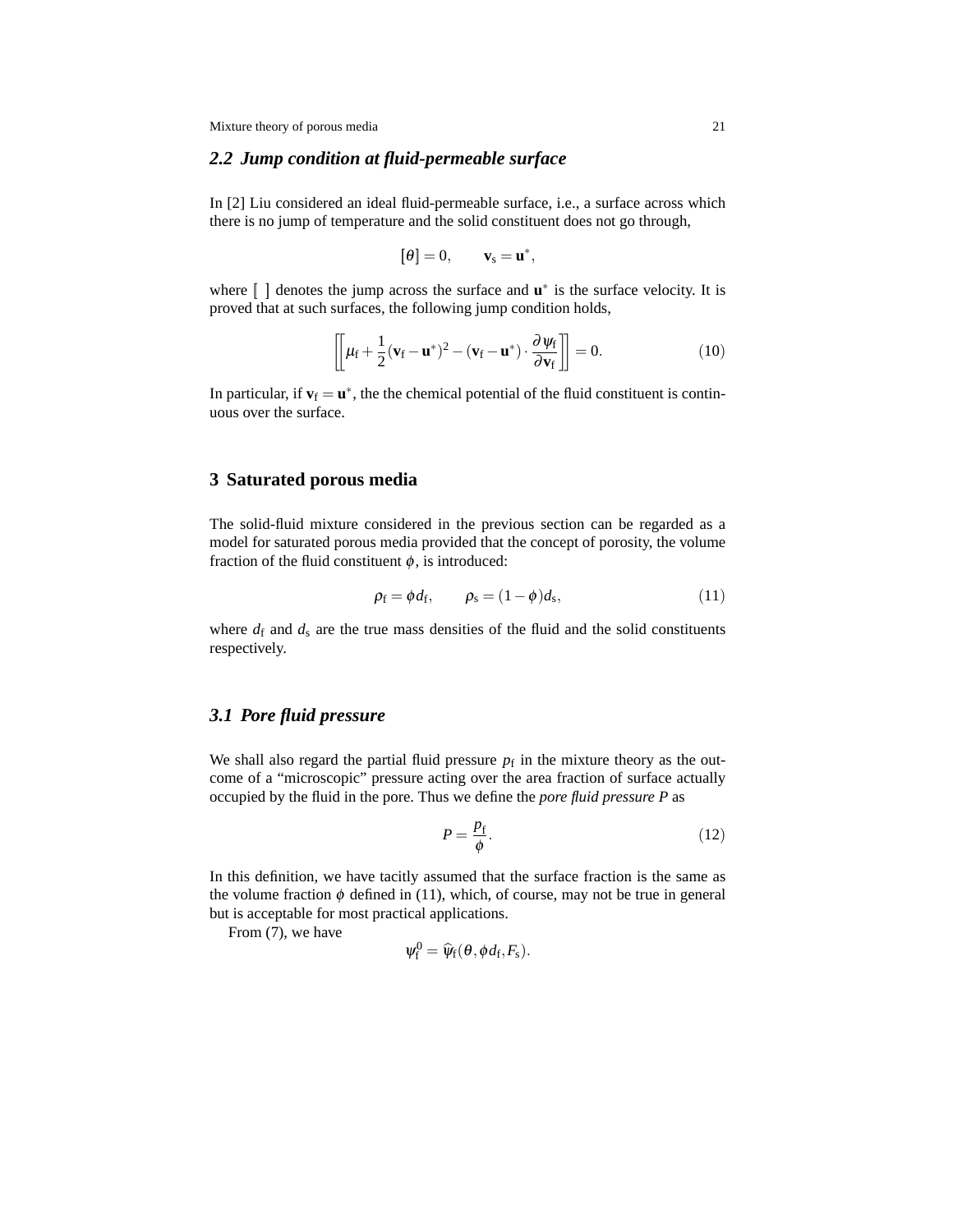However, in most applications, it is reasonable to assume that in equilibrium the free energy of the fluid constituent is the same as the free energy of the pure fluid, i.e., we shall assume that

$$
\psi_{\rm f}^0 = \widehat{\psi}_{\rm f}(\theta, d_{\rm f}). \tag{13}
$$

From (8), we have

$$
\mu=\frac{P}{d_{\rm f}}+\psi_{\rm f}^0.
$$

At an ideal fluid-permeable surface which allows the fluid to go through, since the true density does not change,  $[d_f] = 0$ , it follows that

$$
\left[\mu\right] = \left[\!\left[ \frac{P}{d_{\rm f}}\right]\!\right] + \left[\widehat{\psi}_{\rm f}(\theta, d_{\rm f})\right] = \frac{1}{d_{\rm f}}\left[P\right].
$$

Therefore the condition (10) implies that

$$
[P] + d_f \left[ \frac{1}{2} (\mathbf{v}_f - \mathbf{u}^*)^2 - (\mathbf{v}_f - \mathbf{u}^*) \cdot \frac{\partial \psi_f}{\partial \mathbf{v}_f} \right] = 0.
$$

In particular, if  $\mathbf{v}_f = \mathbf{u}^*$ , then

$$
[P] = 0.\t\t(14)
$$

This result agrees with our physical intuition that if the fluid does not flow from one side to the other side through the pores then the pressures in the pores on both sides must be equal. In [2], it has been shown by virtue of the jump condition (14) in equilibrium, that the fluid pressure measured from the manometer tube attached to the porous body is the pore fluid pressure.

#### *3.2 Equations of motion*

The equations of motion for the fluid and the solid constituents in porous media can be written as φ*d*f**v**`<sup>f</sup> = div*T*<sup>f</sup> +**m**+φ*d*f**g**,

$$
\varphi d_{\rm f} \mathbf{v}_{\rm f} = \text{div} \, I_{\rm f} + \mathbf{m} + \varphi d_{\rm f} \mathbf{g},
$$

$$
(1 - \varphi) d_{\rm s} \dot{\mathbf{v}}_{\rm s} = \text{div} \, T_{\rm s} - \mathbf{m} + (1 - \varphi) d_{\rm s} \mathbf{g},
$$

where  $\hat{\mathbf{v}}_f$  and  $\hat{\mathbf{v}}_s$  are the accelerations of the fluid and the solid respectively, and the external body force is the gravitational force **g**.

Let us write the stresses in the following form,

$$
T_{\rm f} = -\phi P I + \overline{T}_{\rm f},
$$
  
\n
$$
T_{\rm s} = -(1 - \phi) P I + \overline{T}_{\rm s}.
$$
\n(15)

We call  $\overline{T}_{\text{f}}$  the *extra fluid stress* and  $\overline{T}_{\text{s}}$  the *effective solid stress*, since it reduces to the effective stress widely used in soil mechanics as we shall see later.

The equations of motion then become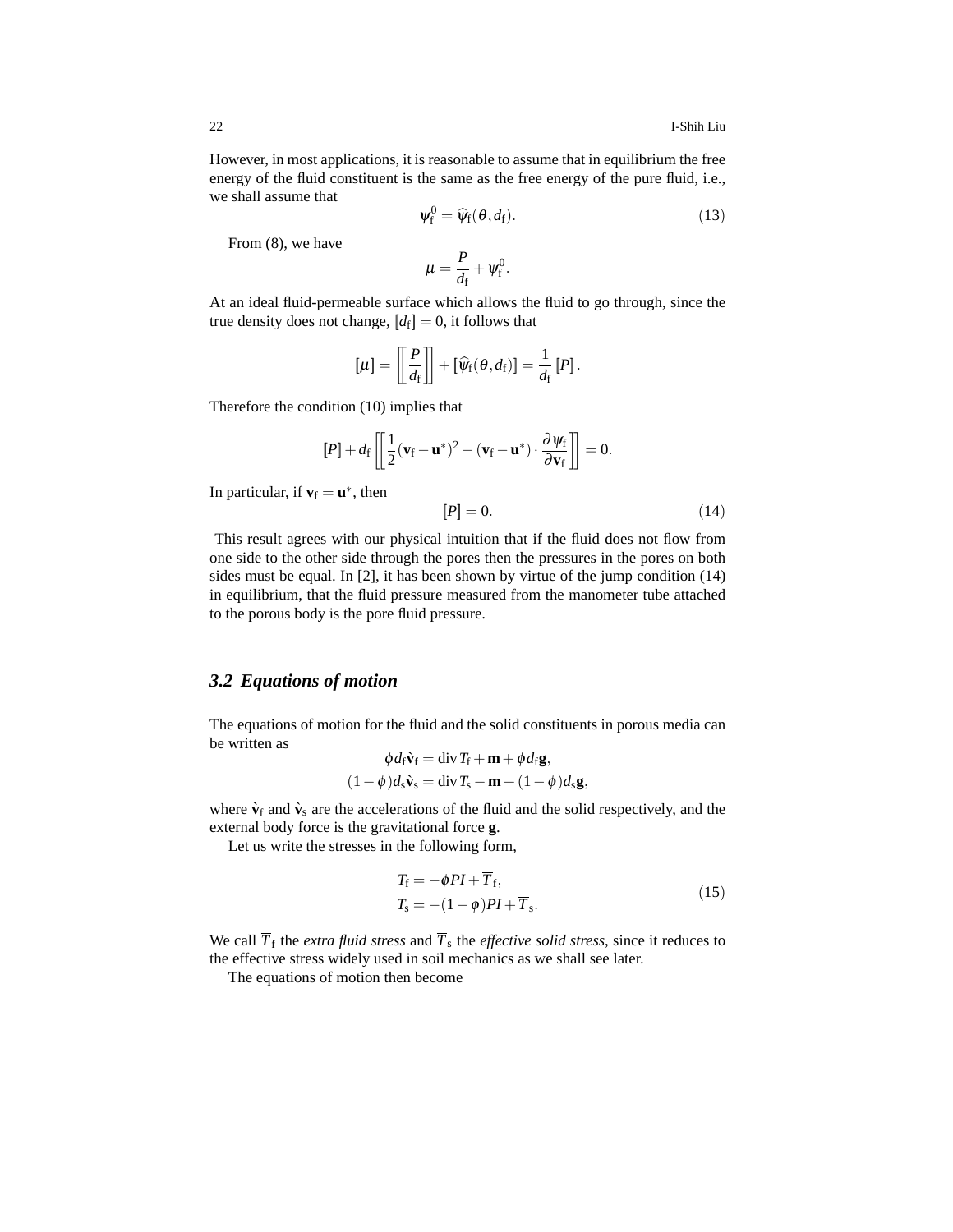$$
\begin{aligned}\n\phi d_{\rm f} \tilde{\mathbf{v}}_{\rm f} &= -\phi \operatorname{grad} P - P \operatorname{grad} \phi + \operatorname{div} \overline{T}_{\rm f} + \mathbf{m} + \phi d_{\rm f} \mathbf{g}, \\
(1 - \phi) d_{\rm s} \tilde{\mathbf{v}}_{\rm s} &= -(1 - \phi) \operatorname{grad} P + P \operatorname{grad} \phi + \operatorname{div} \overline{T}_{\rm s} - \mathbf{m} + (1 - \phi) d_{\rm s} \mathbf{g}.\n\end{aligned}
$$
\n(16)

We obtain from (9), the interactive force **m** in equilibrium,

$$
\mathbf{m}^0 = P \operatorname{grad} \phi + \phi \left( \frac{P}{d_f} - d_f \frac{\partial \widehat{\psi}_f}{\partial d_f} \right) \operatorname{grad} d_f, \tag{17}
$$

by the use of (12) and (13). We shall call the non-equilibrium part of the interactive force

$$
\mathbf{r} = \mathbf{m} - \mathbf{m}_0 \tag{18}
$$

the *resistive force*, since it is the force against the flow of the fluid through the medium. We may also call −**r** the *drag force* acting upon the solid constituent.

#### *3.3 Linear theory and Darcy's law*

If we further assume that  $|grad \rho_f|$ ,  $|grad F_s|$ ,  $|grad \theta|$ , and  $|V|$  are small quantities, then from (6), we have

$$
\overline{T}_{\rm f} = \rho_{\rm f} \frac{\partial \psi_{\rm f}}{\partial V} \otimes V \approx o(2)
$$

is a second order quantity because the free energy of fluid constituent must be a scalar-valued isotropic function. Moreover, since the resistive force vanishes in equilibrium, i.e., grad  $\theta = 0$  and  $V = 0$ , we can write

$$
\mathbf{r} = -\phi \, RV - \phi \, \text{Ggrad} \, \theta + o(2),\tag{19}
$$

where *R* and *G* are material parameters, which are tensor-valued functions of  $(\theta, \phi, d_{\rm f}, F_{\rm s}).$ 

Therefore, by the use of (17) through (19), the equations of motion for the fluid constituent  $(16)<sub>1</sub>$  in the linear theory becomes

$$
d_{\mathbf{f}}\mathbf{\dot{v}}_{\mathbf{f}} = -\text{grad}\,P - \mathbf{k} + d_{\mathbf{f}}\mathbf{g},\tag{20}
$$

where

$$
\mathbf{k} = RV + G\text{grad}\,\theta - \left(\frac{P}{d_{\rm f}} - d_{\rm f}\frac{\partial \widehat{\psi}_{\rm f}}{\partial d_{\rm f}}\right)\text{grad}\,d_{\rm f}.\tag{21}
$$

The equation of motion for the fluid constituent (20) is a generalization of *Darcy's law*. It is shown in [2], that for the case of classical Darcy's experiment (see [3]), the equation reduces to the original form of the Darcy's law, where the reciprocal of the resistivity constant *R* is call the *permeability tensor*.

Similarly, the equation  $(16)_2$  becomes

$$
(1 - \phi)d_s \mathbf{\hat{v}}_s = -(1 - \phi)grad P + div \overline{T}_s + \phi \mathbf{k} + (1 - \phi)d_s \mathbf{g},
$$
 (22)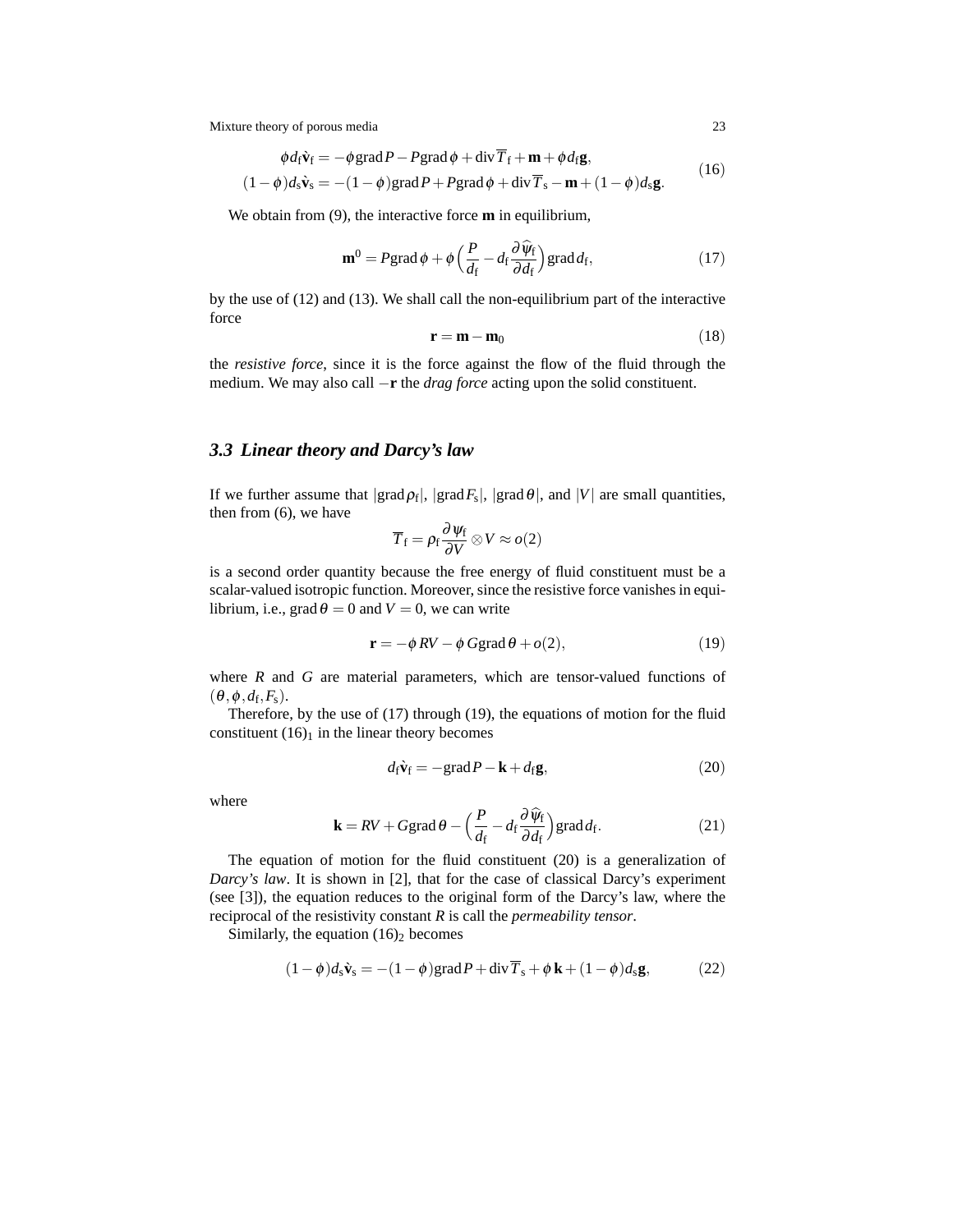which is the equation of motion of the solid constituent.

We can obtain an interesting equation for the solid constituent if we multiply the equation (20) by  $-(1-\phi)$  and add it to the equation (22),

$$
(1 - \phi)(d_s \dot{\mathbf{v}}_s - d_f \dot{\mathbf{v}}_f) = \text{div}\,\overline{T}_s + \mathbf{k} + (1 - \phi)(d_s - d_f)\mathbf{g}.
$$
 (23)

In quasi-static case when the accelerations can be neglected, the two equations (20) and (23) for the fluid and the solid constituents can be written as

$$
\begin{aligned} \n\text{grad}\,P + \mathbf{k} &= d_{\text{f}}\mathbf{g}, \\ \n-\text{div}\,\overline{T}_{\text{s}} - \mathbf{k} &= (1 - \phi)(d_{\text{s}} - d_{\text{f}})\mathbf{g}. \n\end{aligned} \tag{24}
$$

Note that the term  $(1 - \phi)(d_s - d_f)$ **g**, which represents the difference between the gravitational force of the solid and the fluid in the volume fraction of the solid, can be regarded as the *buoyancy force* on the solid constituent.

Furthermore, adding the two equations in (24) together, we obtain

$$
-\operatorname{div} T = \rho \mathbf{g}.\tag{25}
$$

Clearly this is the equilibrium equation for the mixture as a whole, where from (15)

$$
T = T_{\rm f} + T_{\rm s} = -PI + \overline{T}_{\rm s} + o(2), \qquad \rho = \phi \rho_{\rm f} + (1 - \phi) \rho_{\rm s}, \tag{26}
$$

are the total stress and the total mass density of the mixture respectively.

## **4 Incompressible porous media**

We shall consider incompressible porous media, i.e., for which the true mass densities  $d_f$  and  $d_s$  are constants. For a linear theory, we have

$$
T_{\rm f} = -\phi P I,
$$
  
\n
$$
T_{\rm s} = -(1 - \phi) P I + \overline{T}_{\rm s},
$$
  
\n
$$
\mathbf{k} = R V + G \text{grad } \theta.
$$
\n(27)

where the pore pressure  $P$  is constitutively indeterminate and the effective solid stress is given by the constitutive relation,  $\overline{T}_s = \overline{T}_s(\phi, F_s)$ .

From (24), the equilibrium equations become

$$
\begin{aligned} \n\text{grad}\,P &= d_{\text{f}}\mathbf{g}, \\ \n-\text{div}\,\overline{T}_{\text{s}} &= (1 - \phi)(d_{\text{s}} - d_{\text{f}})\mathbf{g}. \n\end{aligned} \tag{28}
$$

These two equations can be solved separately. Suppose that the *x*-coordinate is in the vertical downward direction,  $g = g e_x$ . Then the first equation can be integrated immediately to give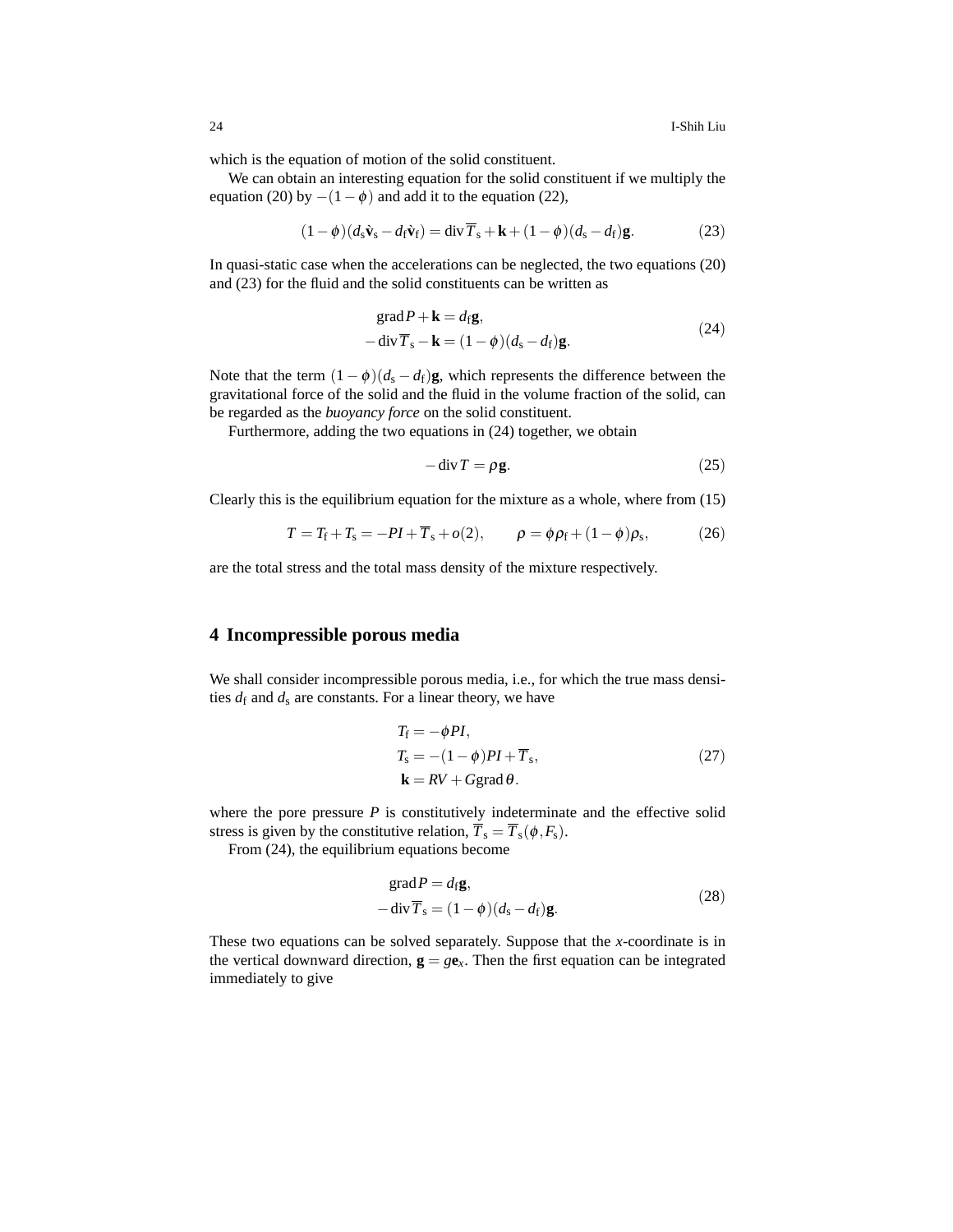$$
P = d_f g x + P_0, \qquad P_0 = P(0). \tag{29}
$$

This result asserts that the equilibrium pore pressure is the hydrostatic pressure. It agrees with the observation in soil mechanics from experimental measurements that the manometer pressure in the soil is the pressure as if the medium were bulk fluid, unaffected by the presence of the solid constituent in the medium.

We remark that this result is sometimes overlooked in the mixture theory of porous media. It is mainly due to the fact that in the theory of *simple mixture*, which omits the second gradients of deformations as independent constitutive variables, the equilibrium interactive force  $\mathbf{m}^0$  is identically zero by constitutive hypothesis. However from the relation (17),  $\mathbf{m}_0$  is not a negligible quantity for a body with non-uniform porosity,  $\mathbf{m}_0 = P$ grad $\phi$ , and it is easy to see that in the absence of this term, the result (29) need not follow. This remark, we shall regard as a strong evidence that porous media must be treated as *non-simple mixtures* even for a linear equilibrium theory.

## *4.1 Effective stress principle*

Now let us turn to the equation  $(28)_2$  for the solid constituent, or equivalently the equilibrium equation for the whole mixture (25). After this equation is solved for the total stress  $T$ , the effective stress can be obtained from  $(26)$ ,

$$
\overline{T}_{\rm s}=T+PI,
$$

where the pore pressure *P* is given by (29). This is the *effective stress principle* in soil mechanics first introduced by Terzaghi (see [4]).

## *4.2 An equilibrium solution*

As an application of the equilibrium equation of the solid constituent to determine the porosity distribution in saturated soil, we shall consider a simple constitutive model that

$$
\overline{T}_{\rm s} = -\pi(\phi)I,\tag{30}
$$

where  $\pi$  will be called the effective solid pressure. We have from (28)<sub>2</sub>,

$$
\operatorname{grad} \pi = (1 - \phi)((d_s - d_f)\mathbf{g}).
$$

First we note that if the effective pressure is constant, then either  $\phi = 1$  or  $d_s = d_f$ . Both are uninteresting cases.

We shall further assume the constitutive relation for the effective pressure is given by a power law:

$$
\pi(\phi) = b(1 - \phi)^a,\tag{31}
$$